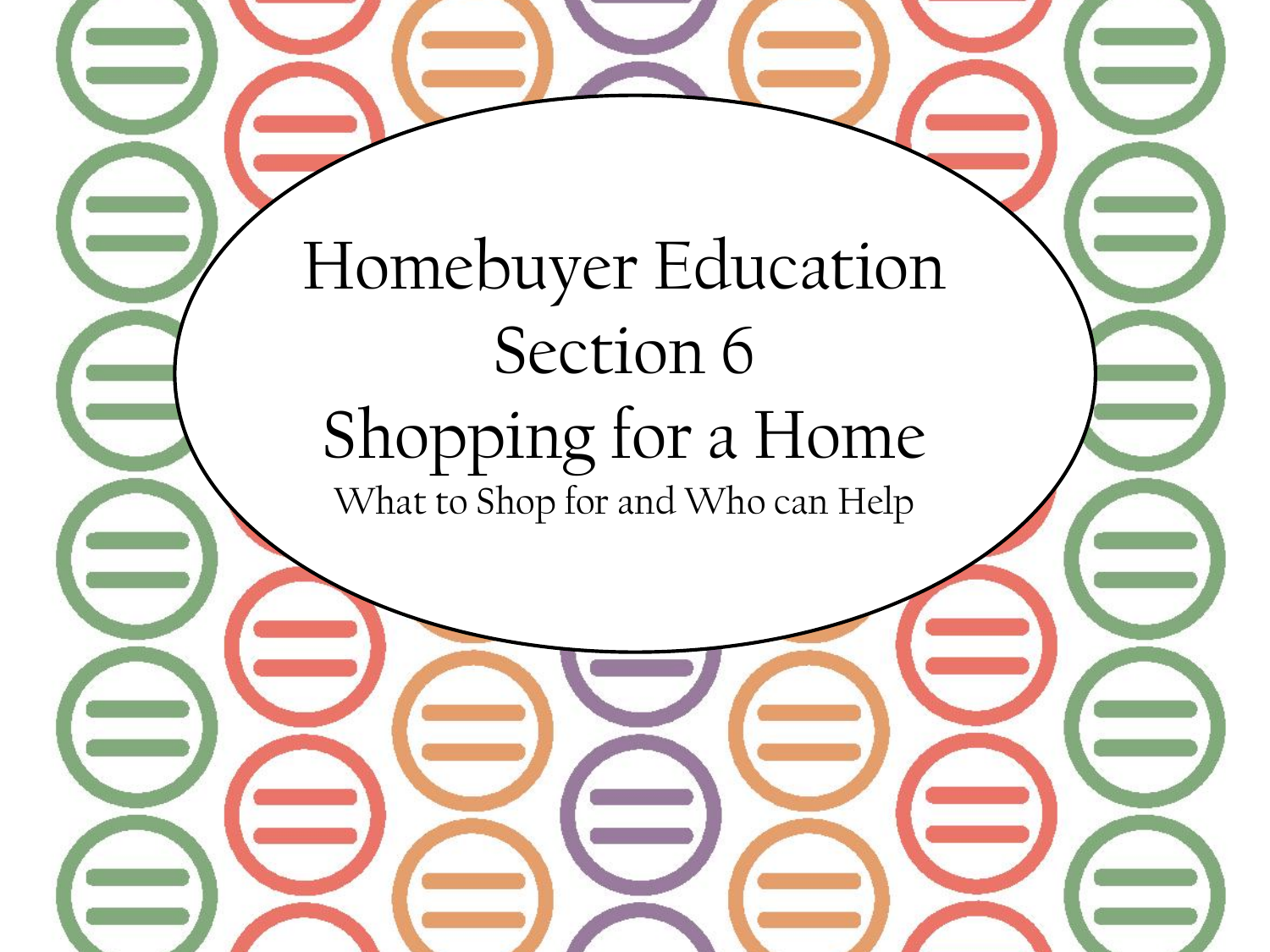# **Who's who in Oklahoma Real Estate**

• Real Estate Brokers, Real Estate Sales Professionals or Consultants,

### Real Estate Licensees

- Broker is licensed by the State; practices through a brokerage firm.
- **Sales personnel are licensed and must work under supervision** of broker. This person is the agent of the broker.
- Realists are members of the National Association of Real Estate Brokers
- Realtors are members of the National Association of Realtors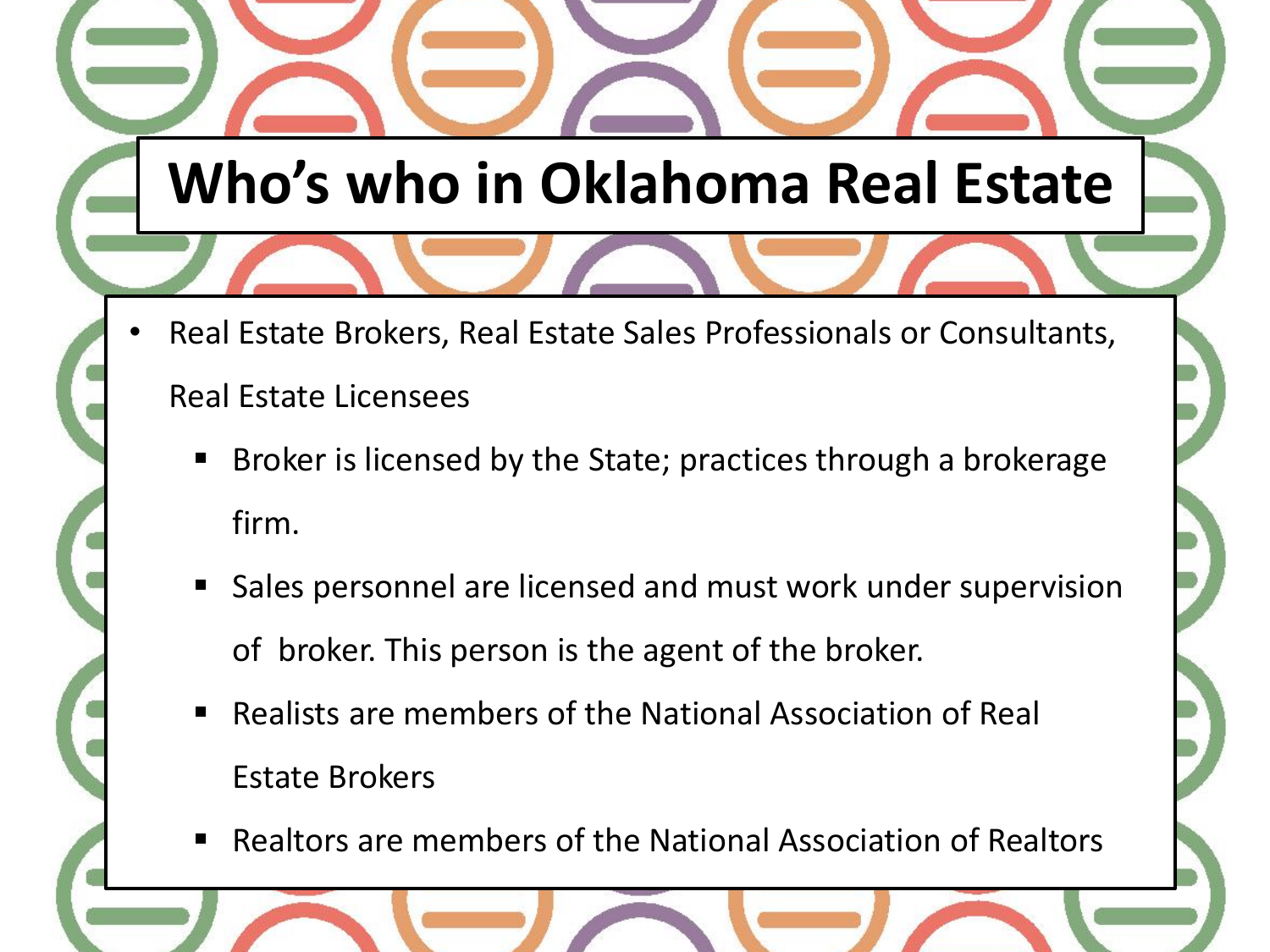**All Brokers have mandatory duties and responsibilities which may not be waived or abrogated.**

- Treat all parties with honesty, exercising reasonable skill and care.
- Inform in writing the party for whom it is providing services when an offer is made.
- Keep informed the party for who services are performed
- Timely accounting for all money and property
- Disclose information pertaining to the property required by the Residential Property Condition Disclosure Act
- Timely accounting for all money and property received by the broker
- Comply with all requirements of the Oklahoma Real Estate License Code
- When working with both parties to a transaction these duties remain in place for both parties

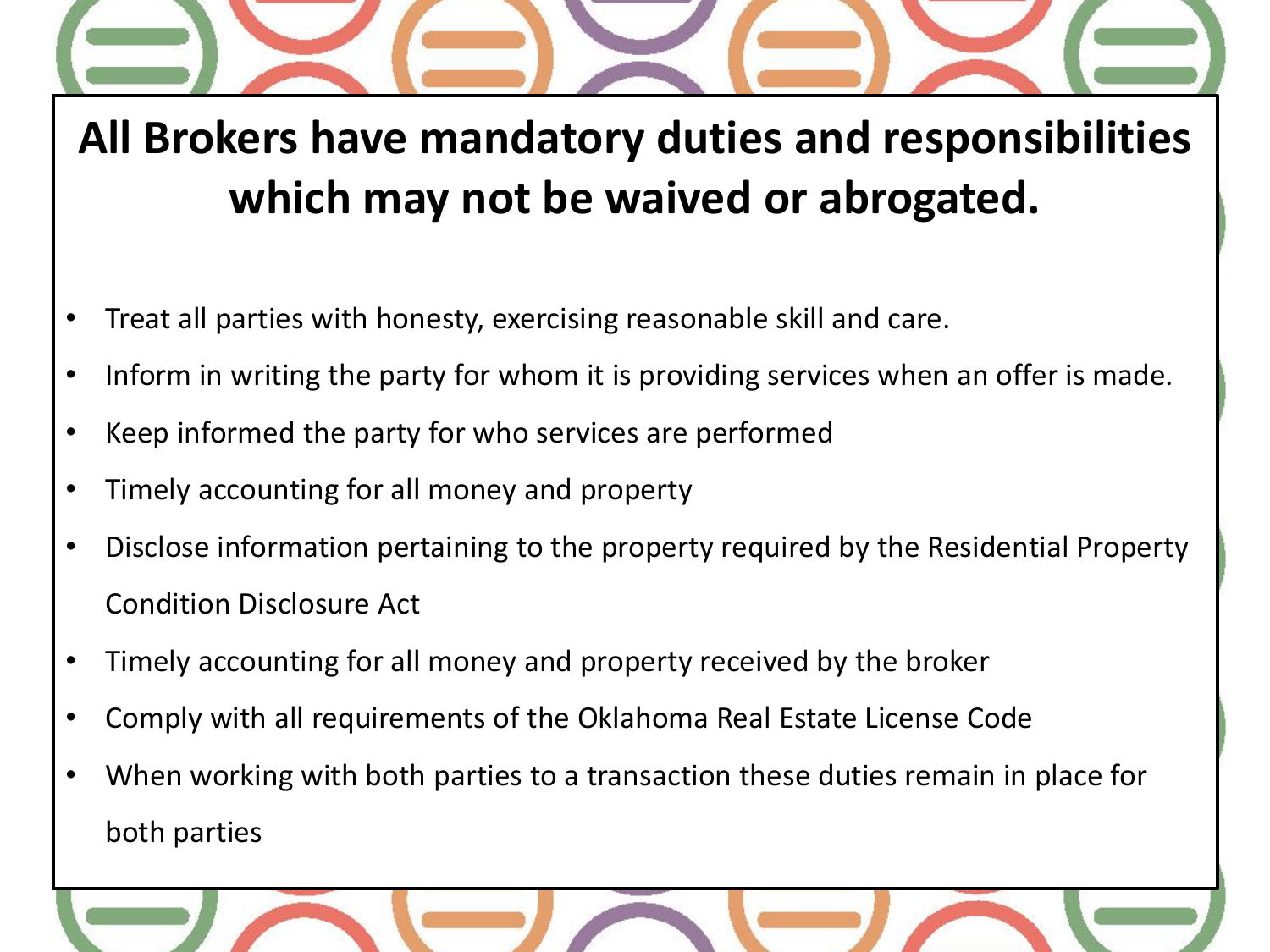# **What Real Estate Professionals Can Do for You**

- Help determine how much a house you can afford
- Review your needs and preferences and find potential properties
- Give you written sheets and show photo/web pages about potential properties
- Make arrangements with sellers and show you houses that interest you
- Provide information about the house: size, average utility bills
- Give information about neighborhood, taxes, schools, and public services
- Suggest possible lenders
- Help coordinate inspections, appraisals, and closing

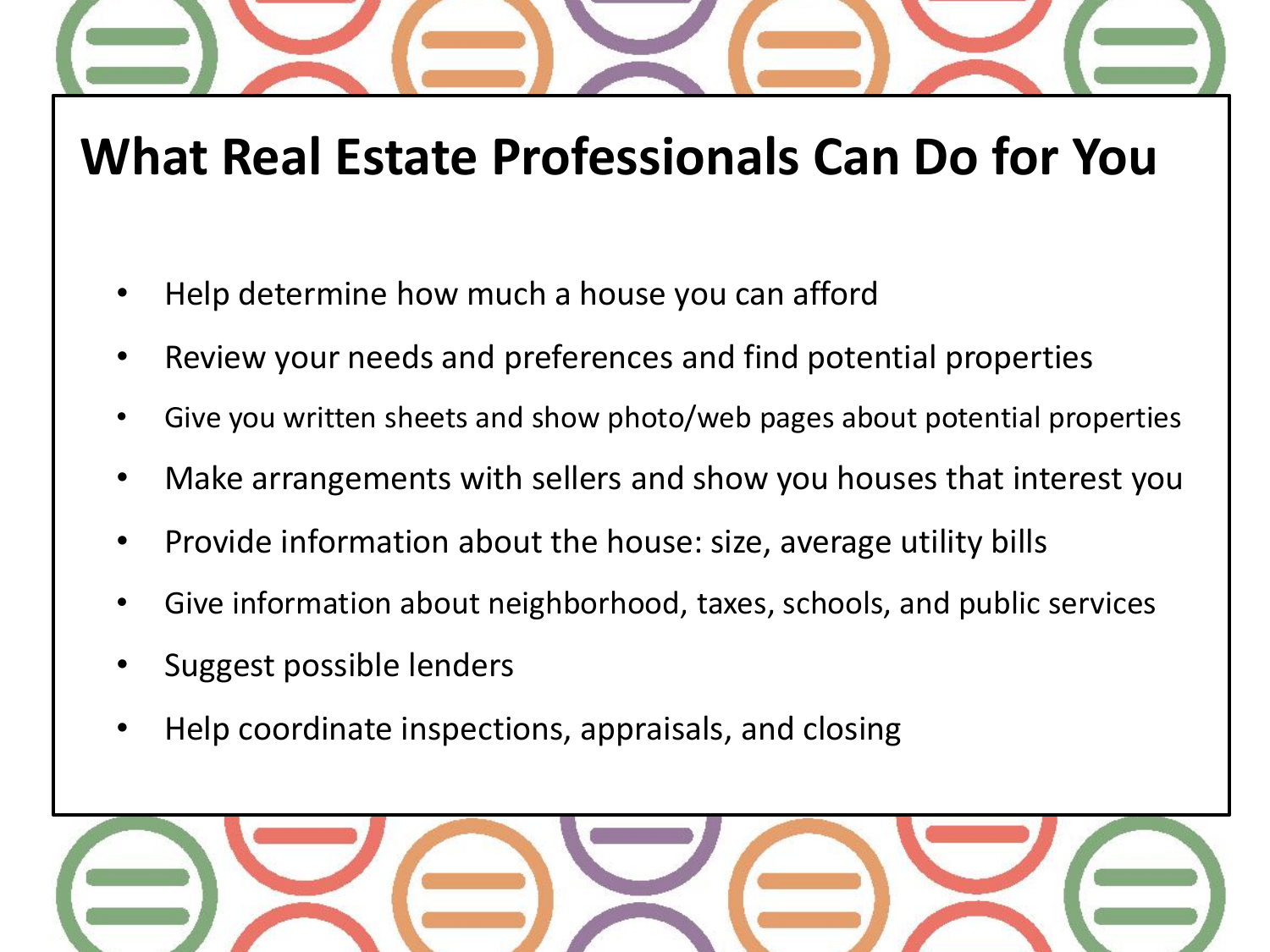# **Paying for Real Estate Professionals' Services**

- Traditionally real estate brokers are paid a commission
- If two licensees are involved, traditionally they split the commission
- Real estate brokers may charge fees in addition to the commission
- Some sellers seek to avoid paying commission by doing a

FSBO- For Sale By Owner

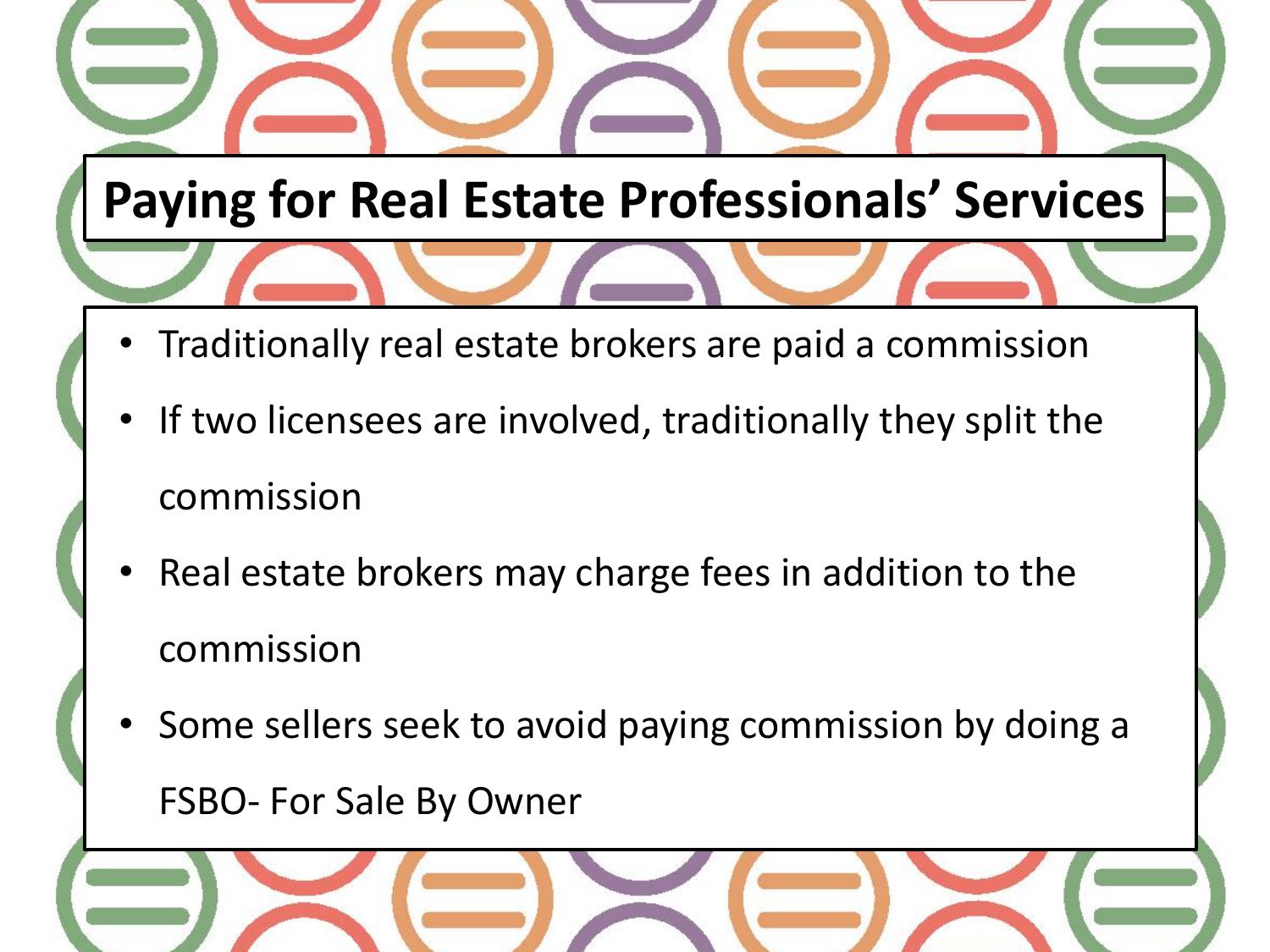## **Ways to Find a Real Estate Broker**

- Ask someone who has purchased recently for a referral
- Ask around in groups you belongs to; someone may be a broker
- Go through Open Houses or Parades of Homes and talk to real estate professionals
- Notice names of salespersons on signs in the neighborhoods you like

## **Ways to check on a Real Estate Professional**

- Ask for the references
- Check with the state real estate commission for any record of problems
- Check with your local Better Business Bureau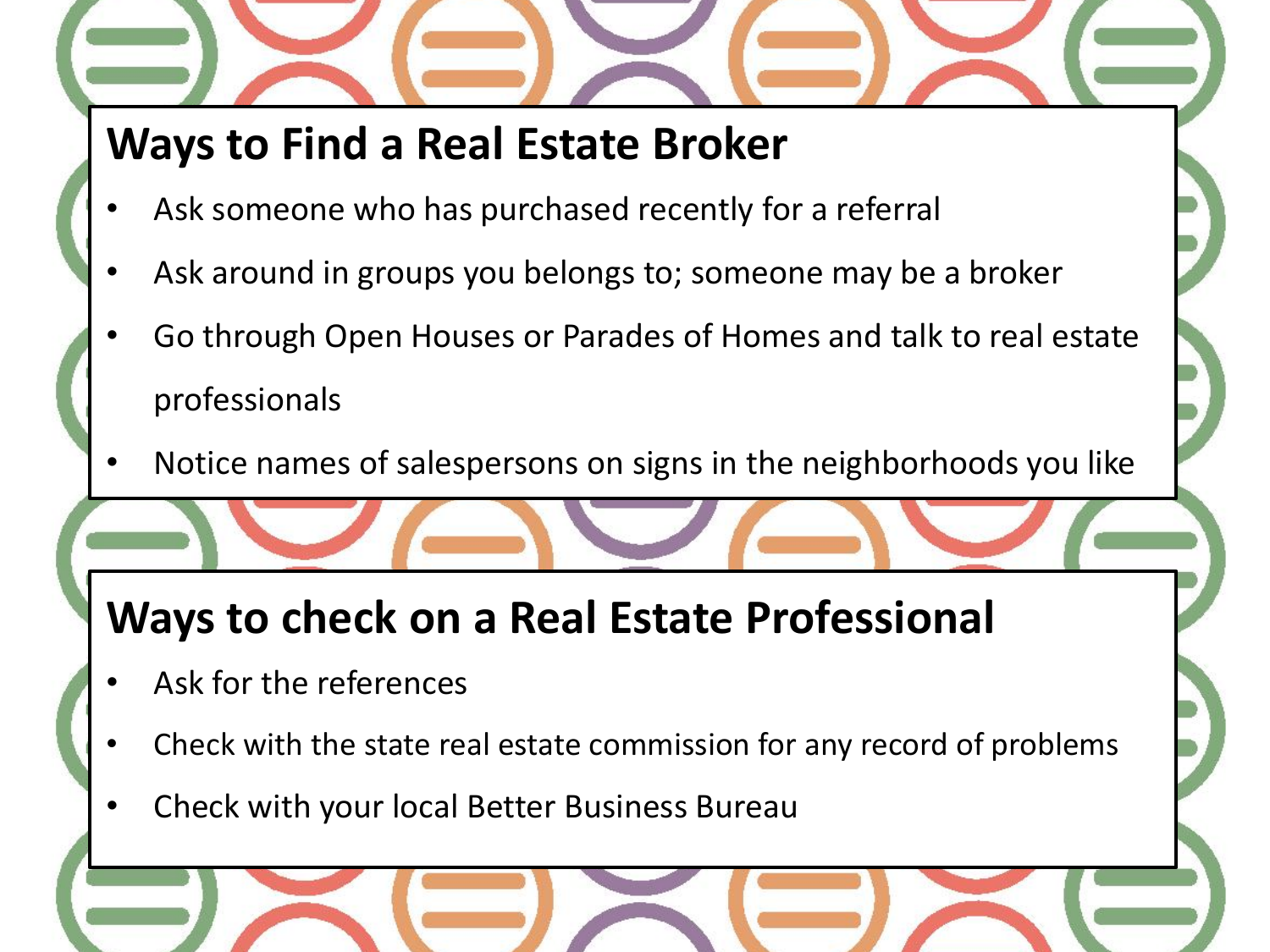**What to Look for in a Real Estate Professional**

- An interest in your needs
- A willingness to work with you until your needs are fulfilled
- Someone familiar with the area that interests you
- Someone who has experience in your price range
- A sense of professionalism
- Professional affiliations and designations
- Good references from recent buyers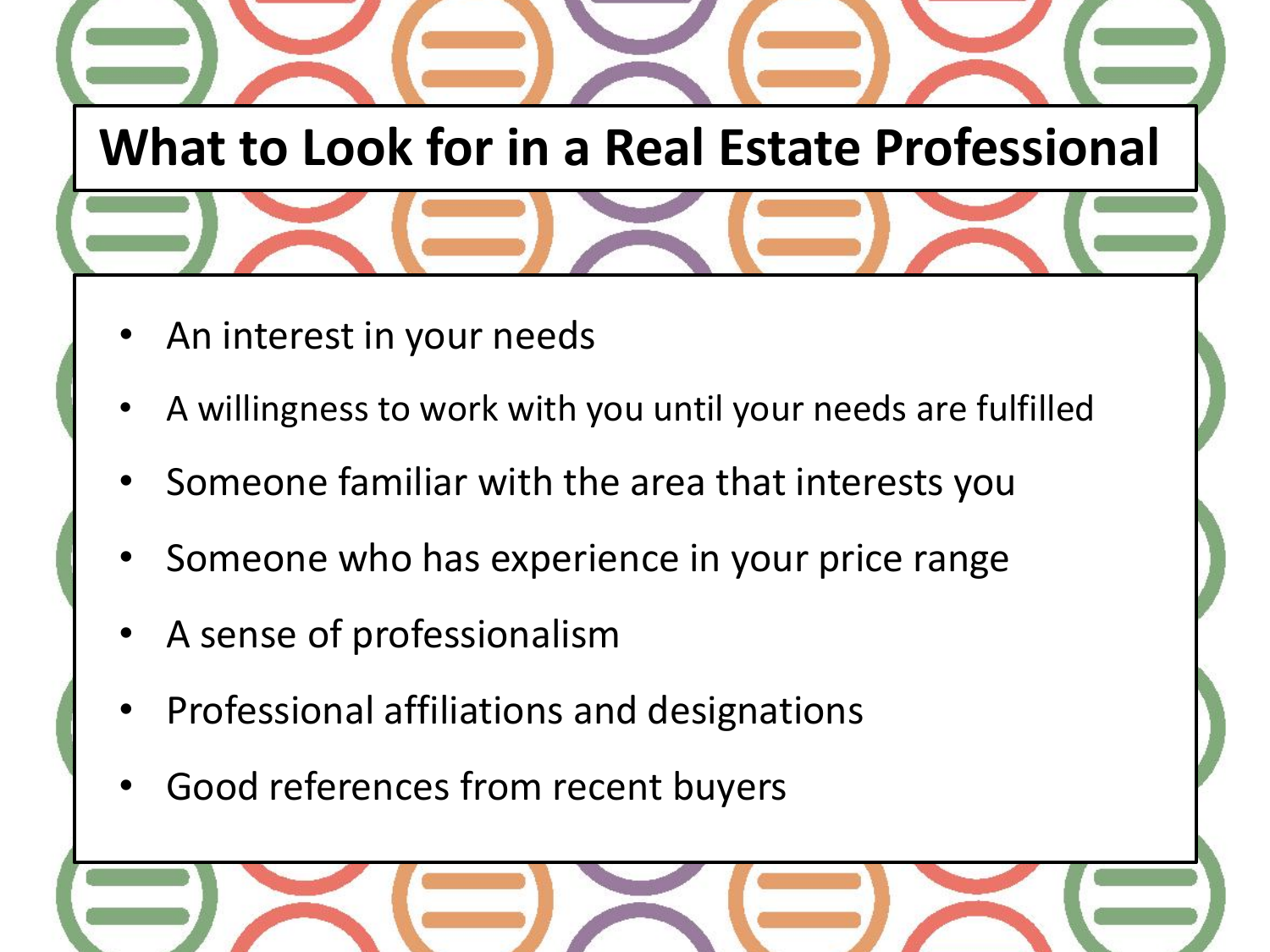

## **Questions to Ask**

-How long have you been selling real estate?

- -Are you in real estate full time?
- -How many home sales did you participate in last year?
- -What is the average price of the homes you sold last year?

## **Being a good Client**

-Remember most real estate professionals get paid only when a sale is made -Make sure you tell your representative any "extra steps" that may be involved -There is room for a lot of confusion because each property has a sale representative

## **Being a Smart Client**

- -Remember YOU are in charge
- -Things to consider when telling a real estate consultant what you want
- -Neighborhoods have a life cycle
- -Never let a real estate professional direct you to a particular neighborhood

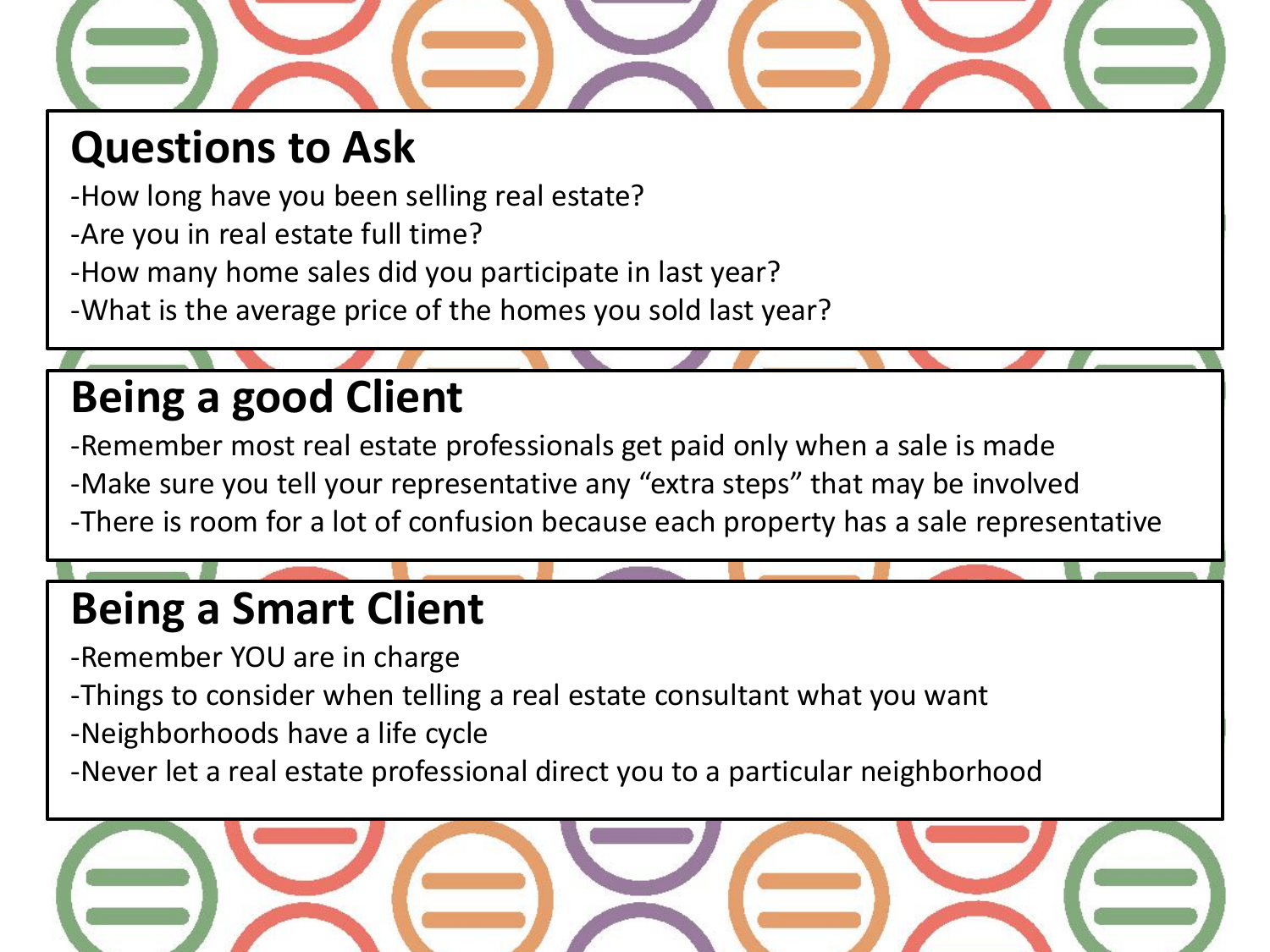# **Deciding What you Want**

- Remember to involve everyone in the household
- Things to Consider
	- Inside the house
	- Exterior features of the house
- When determining possible neighborhoods that interest you,
	- **drive around**
- Research price ranges and opportunities in the newspaper
- Check out internet websites for the area
- Browse through "Open Houses"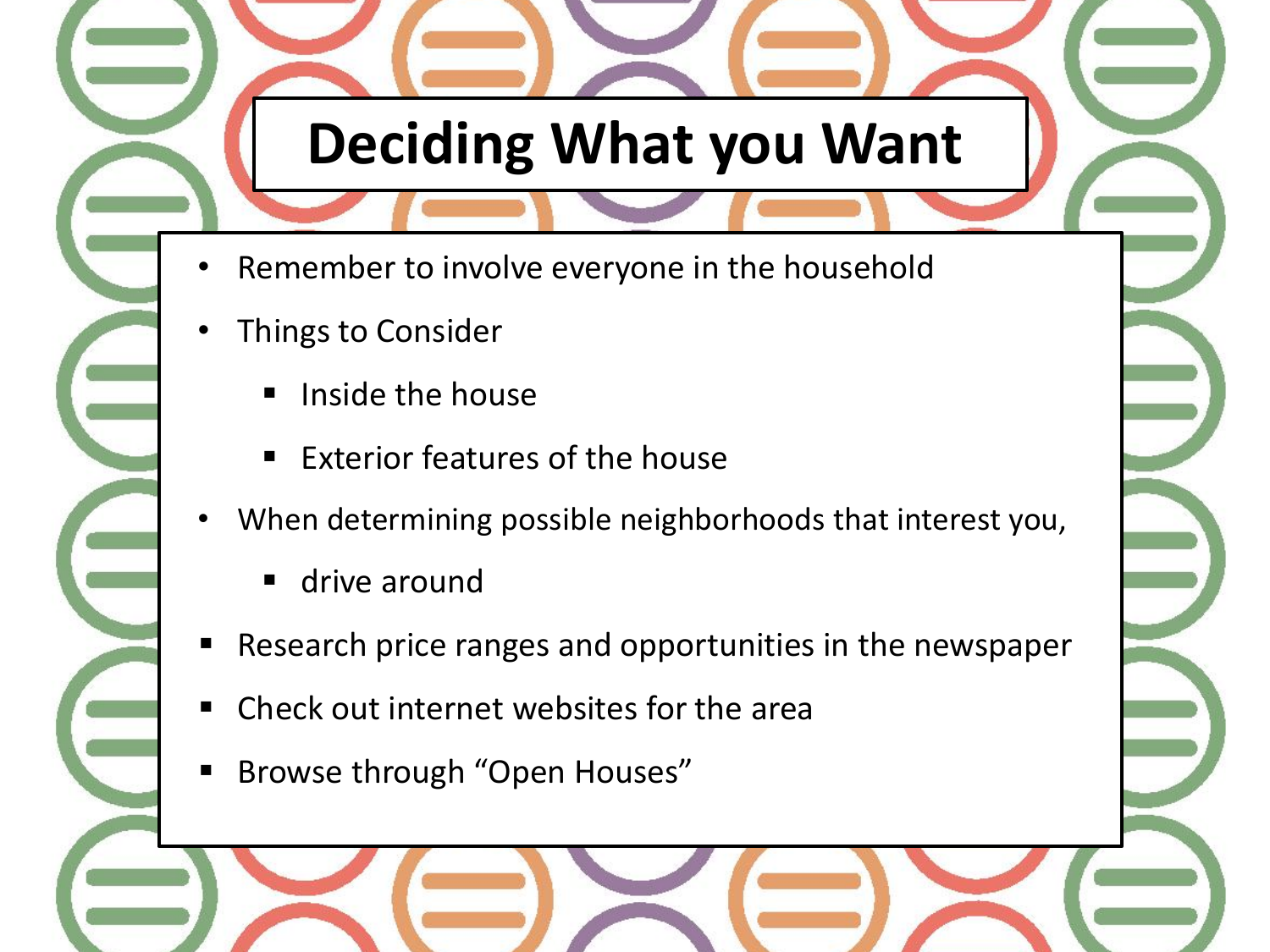#### **Deciding What You Want**

- Consider what you can afford. Housing cost should be around 35% of your take home pay
- New vs. Existing Houses
	- Existing house advantages
	- Existing house disadvantages
	- New house advantages
	- New house disadvantages
- Manufactured housing
- To finance as real estate
- Best approach may be to handle as new construction

Most first-time buyers purchase existing houses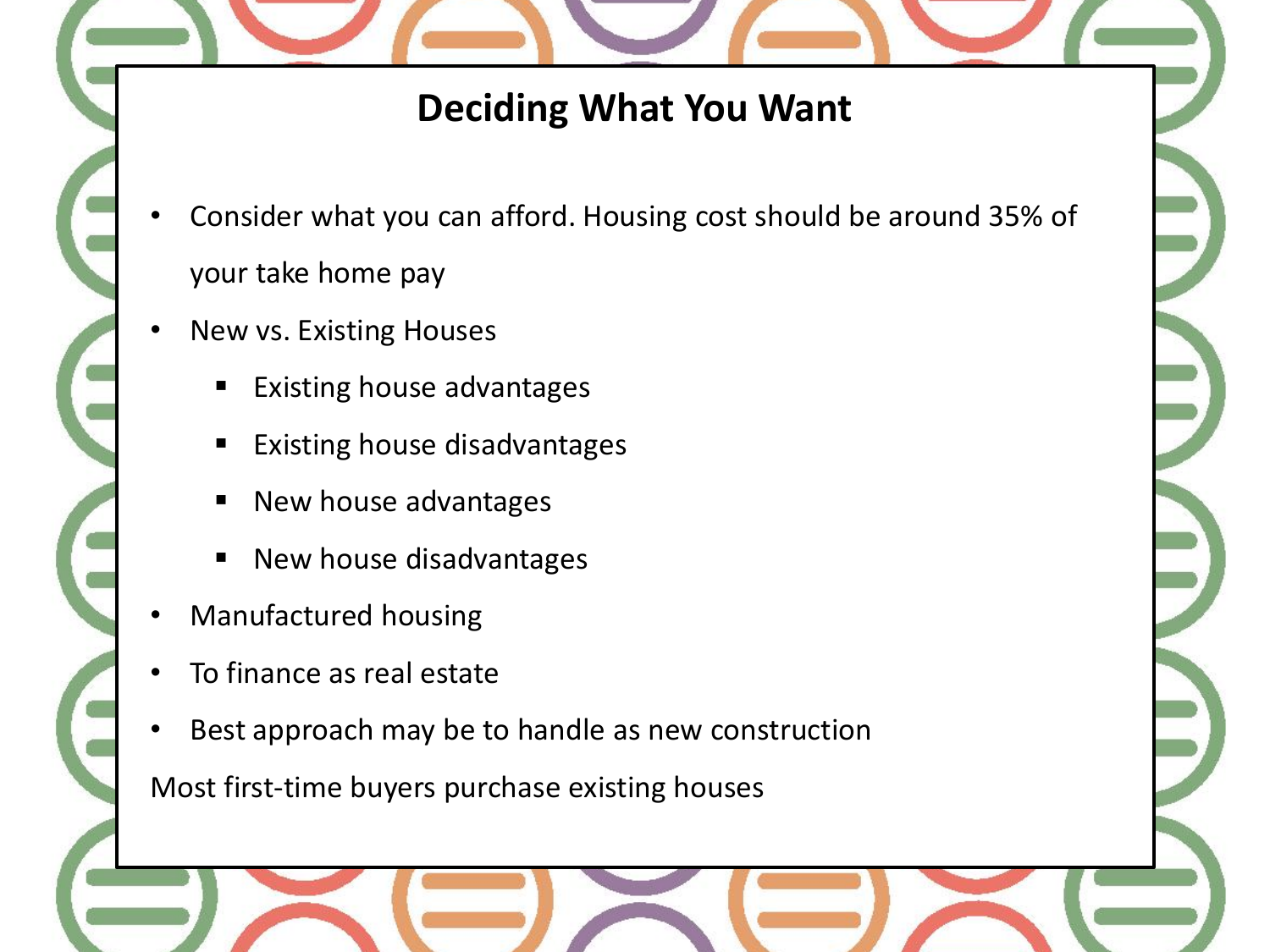# **Types of Homes**

- Single-family Dwelling
- Duplex, Triplex, or Fourplex
	- o 2, 3, or 4, attached residences on the same lot
- Condominiums
	- o You own the home and a portion of the common areas
- Cooperatives
	- o A group of residences where you own shares

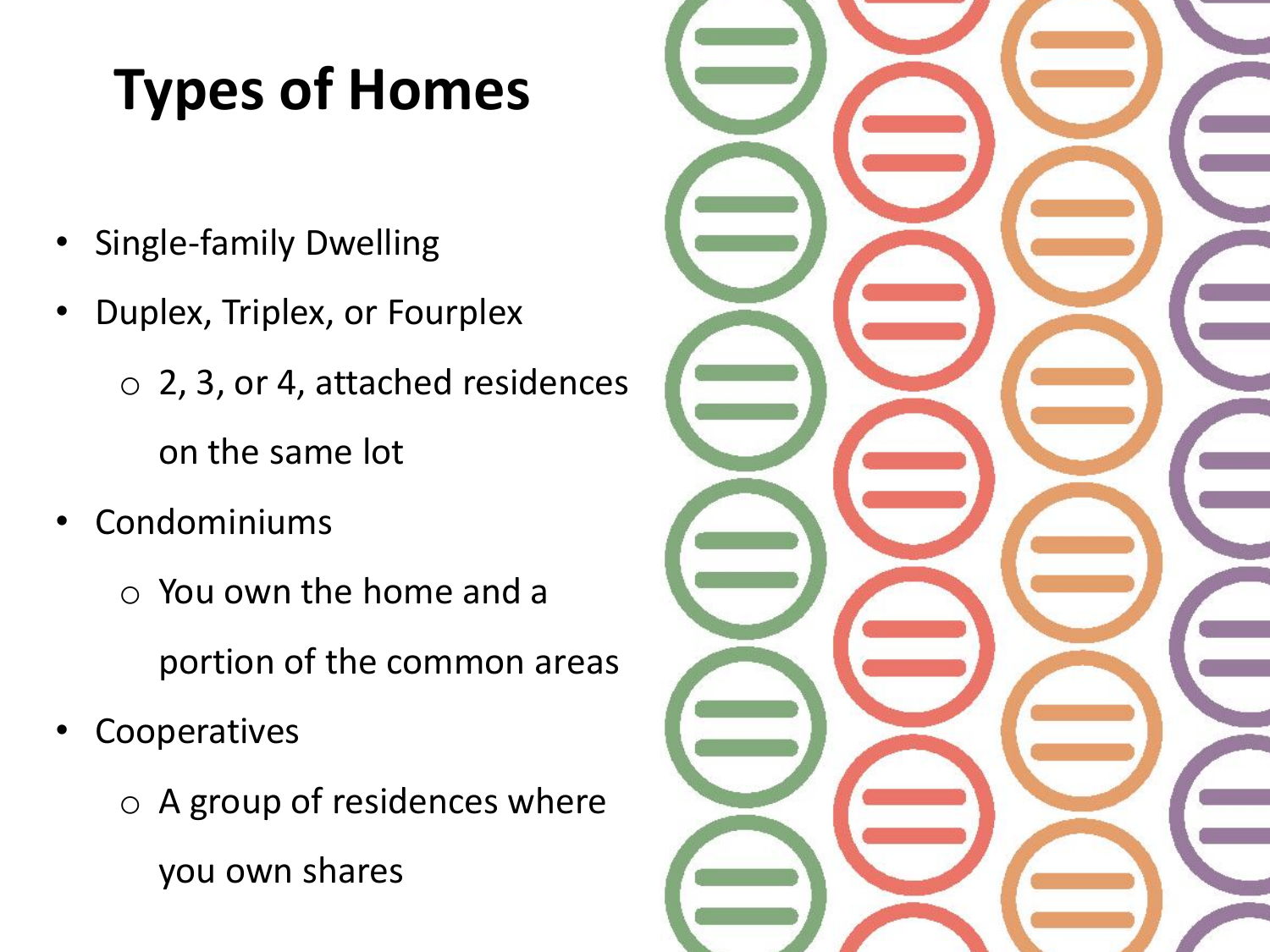# Special Considerations

#### **Accessibility**

**Consider when you are shopping how accessible your house is**

- Is there a ground level entry door? If not, can a ramp be built?
- Are outside doors 36" wide?
- Are the halls at least 36" wide?
- Are there bedrooms on the main entry level or are they all upstairs?
- Are electrical outlets 18" off the floor?
- Is there room to maneuver with a walker or wheelchair in the bathrooms?
- Are there walls built in a way that support rails can be added?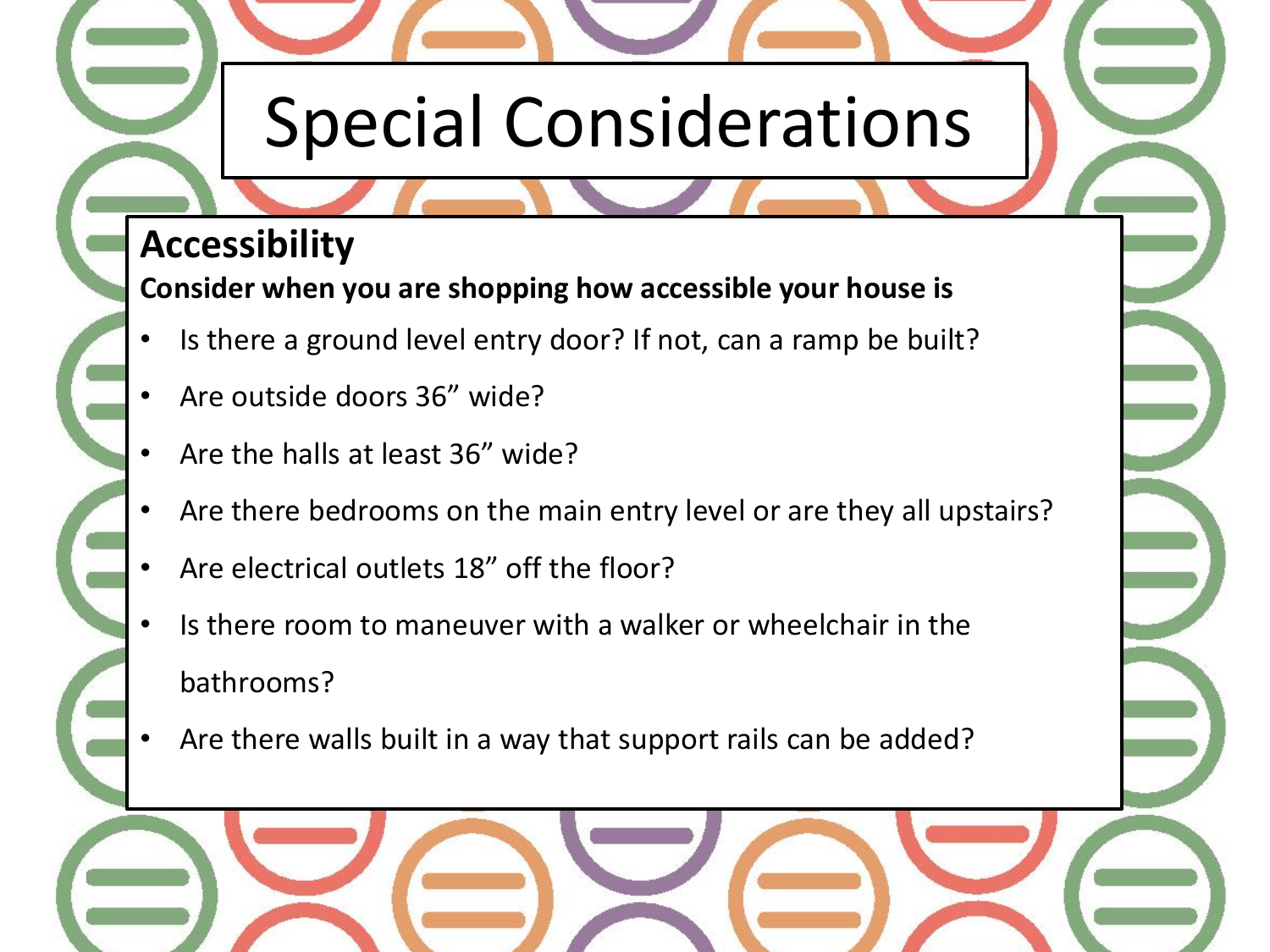

- Lead based paint
- Asbestos fibers inhaled into the lungs can cause cancer
- Mold and mildew
- Abandoned oil fields, tanks, and pipelines are common in Oklahoma
- Radon is a colorless, odorless gas found naturally in rocks
- Attractive nuisances: open water, creeks, rocks, cliffs, wildlife, livestock, pools etc

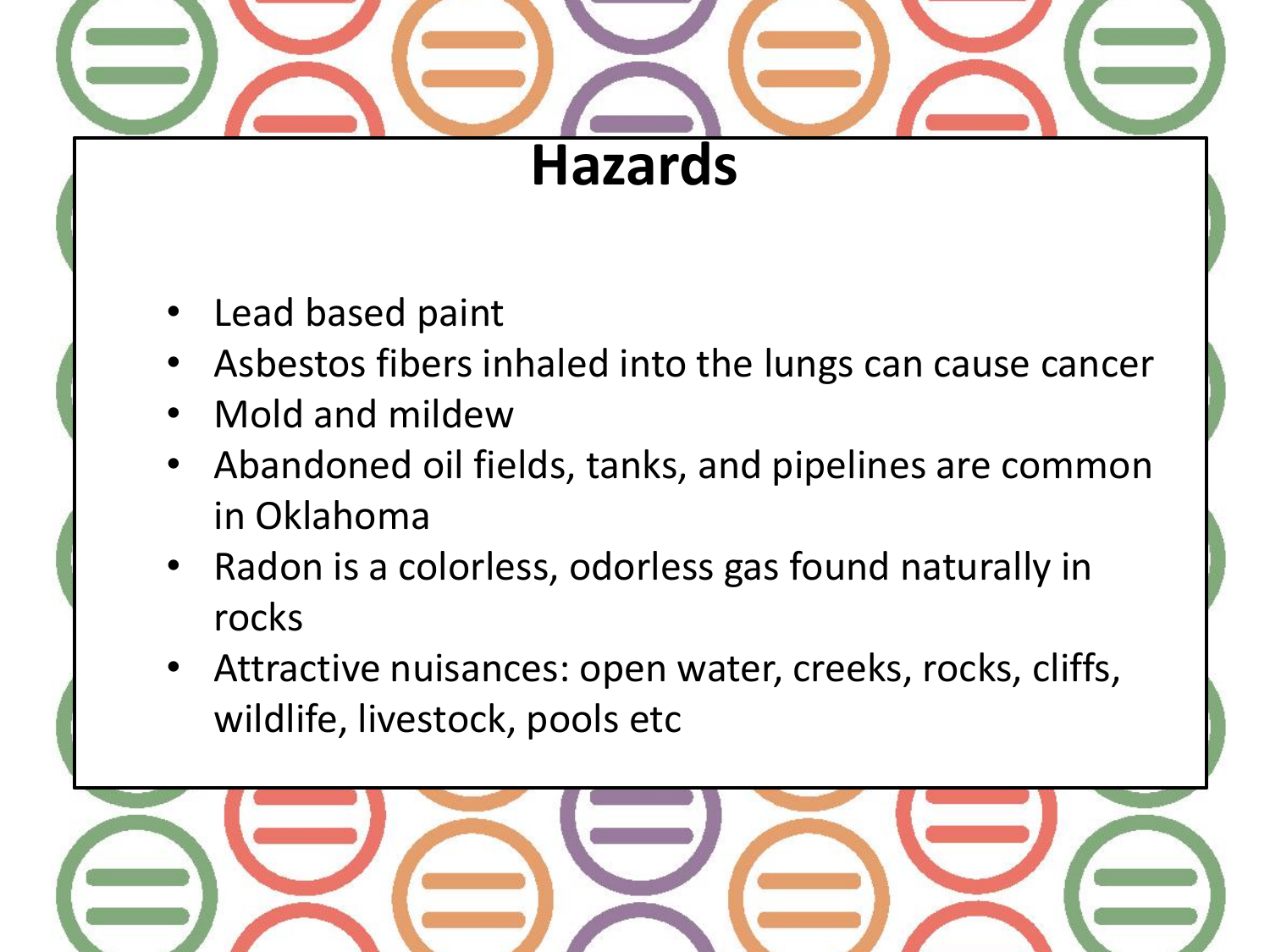# Making an Offer: The first Real Commitment

### **Deciding It's the House for You**

- Ask for the residential property disclosure or disclaimer for the property
	- A disclosure or disclaimer is required by Oklahoma law on ALL real estate sales
	- You must receive it prior to signing a contract of sale
	- Review it carefully and take a second look at any items of interest
- Go back and look a second time at houses you think you want to purchase
	- Take a list of things the inspector looks for
	- Review your wants and needs
	- Estimate expenses for repairs and replacements
	- Estimate utilities and maintenance
- Double check the neighborhood
	- Well maintained?
	- What are property values doing?
	- Does it have the services you want?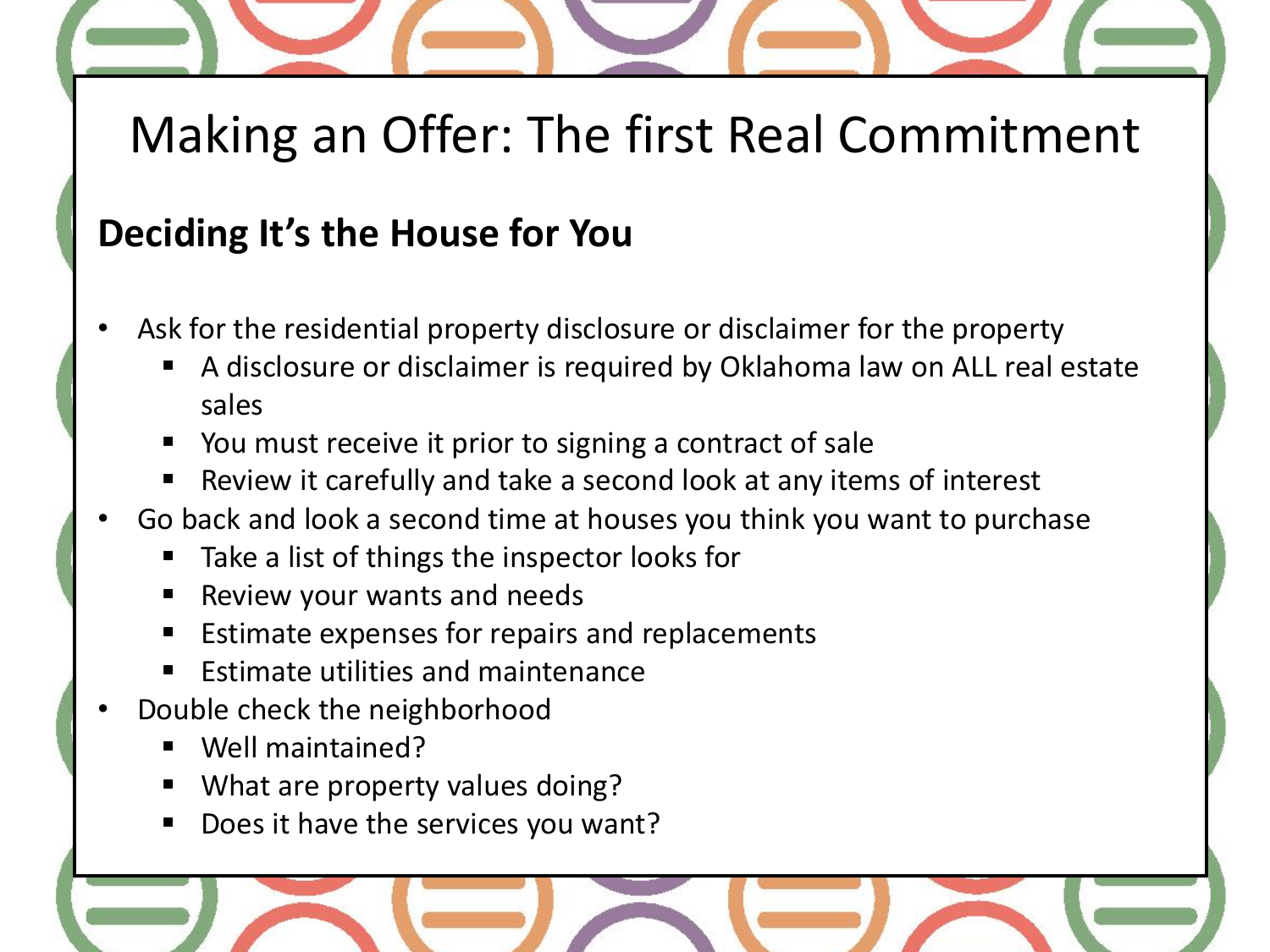# Making an Offer: The first Real Commitment

## **Deciding What to Offer**

- -Houses have lots of different prices and values
	- Listing/Asking price
	- Byers price range
	- Sale price
	- Market Value/ Appraised Value
	- Assessed Value

-You must balance what you can afford and best guess of what seller will accept

Need to assess who will pay for accessibility modifications

Specify when modifications can be made to the property in contract

-Objective value is the Market or Appraised Value determined by the appraiser

- Appraisal not be done until after you make offer
- Try to approximate it
- Calculate price per square foot of similar houses and compare
- Remember, lender wont loan more than a percentage of appraised value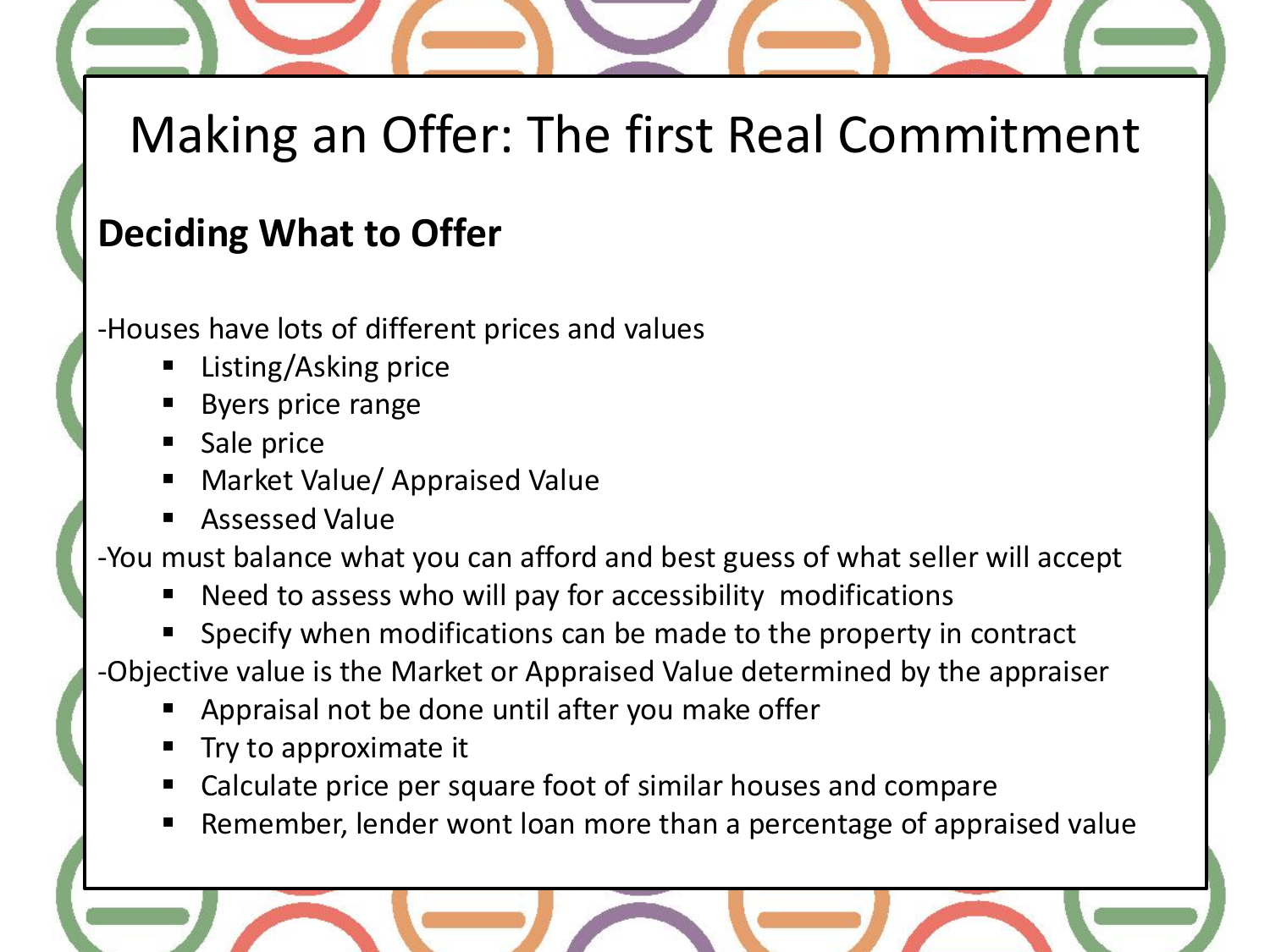

## **Submitting the offer and counteroffers**

- Purchase offer is legally binding contract between the buyer and seller
- Usually done through real estate professionals who have standardized forms
	- Buyer and seller do not usually negotiate directly
	- If no real estate professionals are involved, hire an attorney
	- Sellers representatives cannot help negotiate, but can fill our contract
	- Transaction representatives cannot help negotiate, but can fill our contract
	- Buyers representative works to get best deal for you
		- o Can help you negotiate

## **What offers include**

- Contingency clauses describe conditions that must be met for sale
- Response time-the seller must answer the offer by a specified time
- Seller Responses
	- Seller may sign and accept offer
	- Seller may make counteroffer

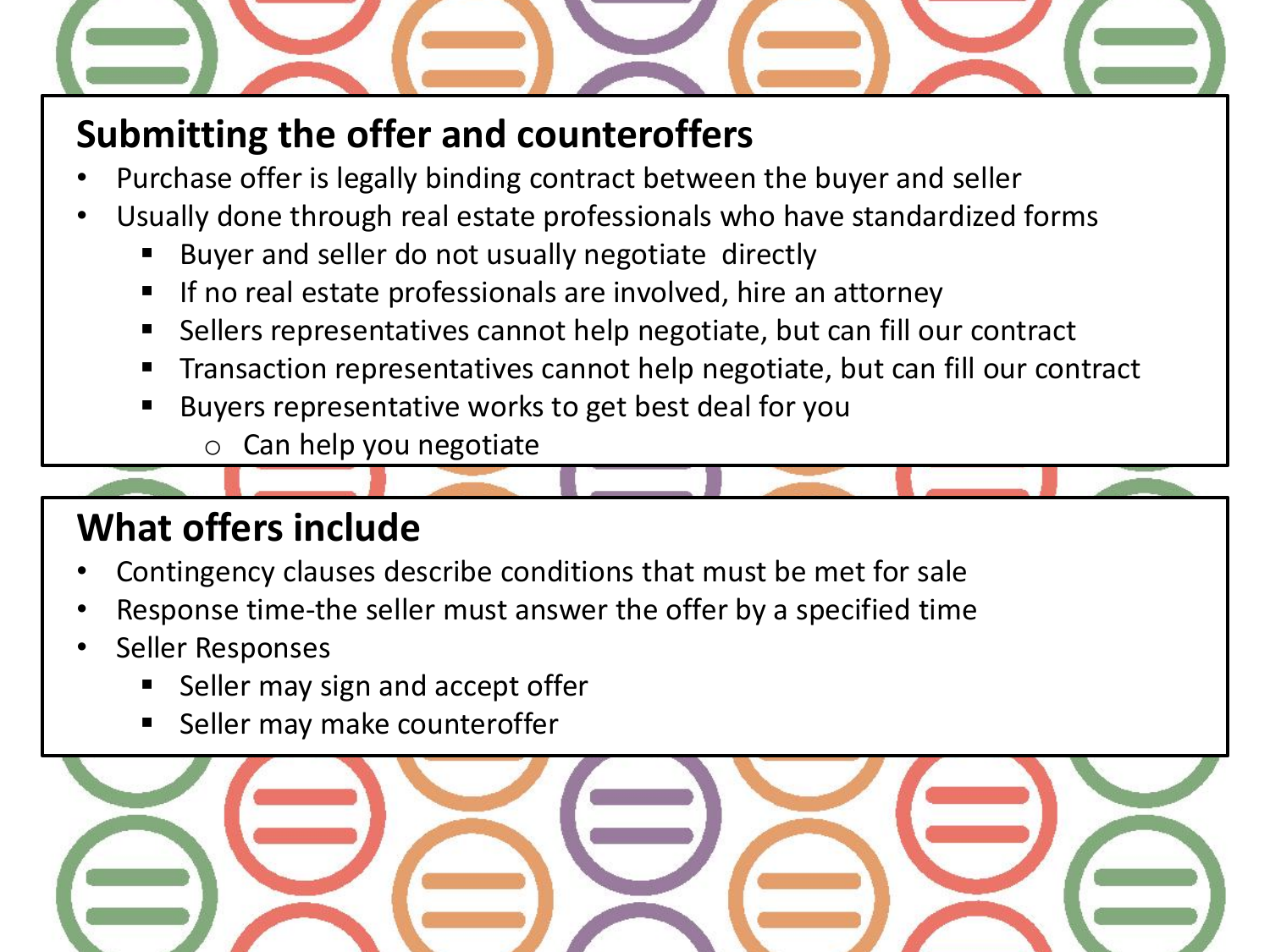

# Federal Fair Housing Act (Fair Housing, Fair Insurance)

- The federal fair housing act prohibits taking any action or making any decision in the sale of a house based on race, color, national origin, religion, sex, familial status, or handicap
- Things prohibited
	- Refusing to negotiate a sale
	- **•** Making housing unavailable
	- Discriminating in the appraisal of the dwelling
	- Offering different terms or conditions for the loan
	- Refusing to make a loan
	- **EXECUTE:** Refusing to provide information on loans
	- Refusing to sell to someone who has made a bona fide offer
	- Discriminating in residential real estate transactions or brokerage services